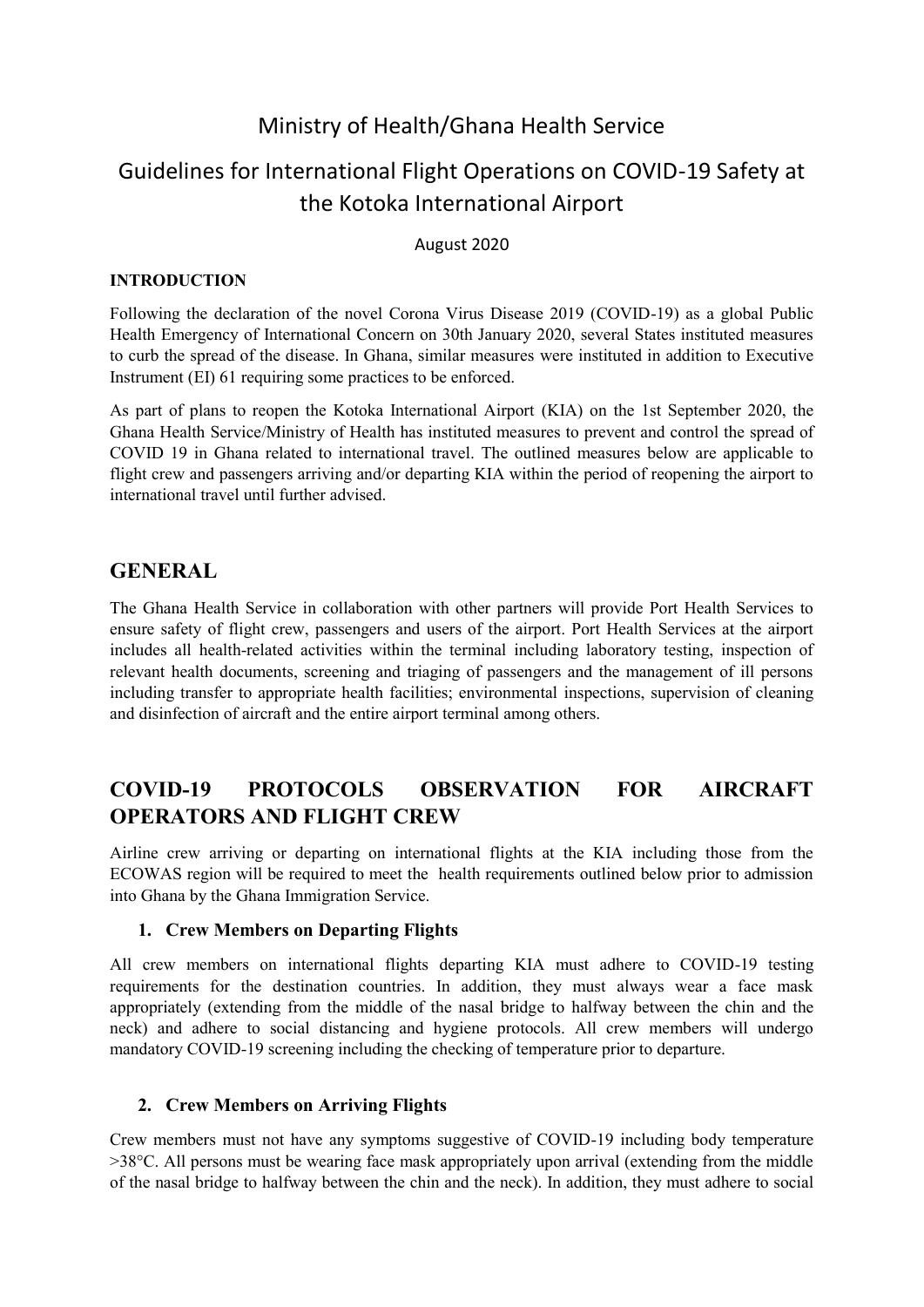distancing and hygiene protocols. All crew members will undergo mandatory COVID-19 screening including the checking of temperature upon arrival.

## **COVID-19 PROTOCOLS FOR DEPARTING AND ARRIVING PASSENGERS**

All passengers departing or arriving on international flights at KIA including those from the ECOWAS region will be required to meet the health requirements outlined below prior to admission into Ghana by the Ghana Immigration Service.

#### **3. Departing Passengers**

All passengers on international flights departing KIA will be required to adhere to COVID-19 testing requirements for the destination countries. All persons must be wearing a face mask appropriately (extending from the middle of the nasal bridge to halfway between the chin and the neck) and adhere to social distancing and hygiene protocols. Departing passengers will undergo COVID-19 screening including the checking of temperature.

#### **4. Arriving Passengers**

All arriving passengers must not have any symptoms suggestive of COVID-19 including body temperature >38°C. They must be in possession of a COVID-19 negative PCR test result from an accredited laboratory in the country of origin. The test should have been done not more than 72 hours before the scheduled departure time from the country of origin. For passengers who transit through other countries before arriving in Ghana, the first country of departure will be the reference point. For passengers who depart Ghana and return within one (1) week, the passengers will not be required to present a COVID-19 test result from the country of departure. A negative COVID-19 test from Ghana used on departure will serve as evidence of meeting the COVID-19 test criteria for arriving in Ghana. In addition, all persons must be wearing face mask appropriately upon arrival (extending from the middle of the nasal bridge to halfway between the chin and the neck). All passengers will be subjected to a mandatory COVID-19 test at the airport terminal at the cost to the passenger. All persons testing positive will receive further clinical assessment and treatment. All persons testing negative will be advised to continue to observe COVID-19 safety precautions following arrival in Ghana.

#### **5. Exemptions**

The following categories of passengers and crew are exempt from COVID-19 PCR test Testing

- i) Children under-5 years of age will not be required to undergo testing at the airport.
- ii) Persons who arrive under emergency circumstances such as diverted flights will not be required to undergo testing if they do not leave the airport or if they remain in transit such that they do not leave the hotel.
- iii) Airline crew are exempt from the pre-departure and arrival testing and should follow airline policy for testing.